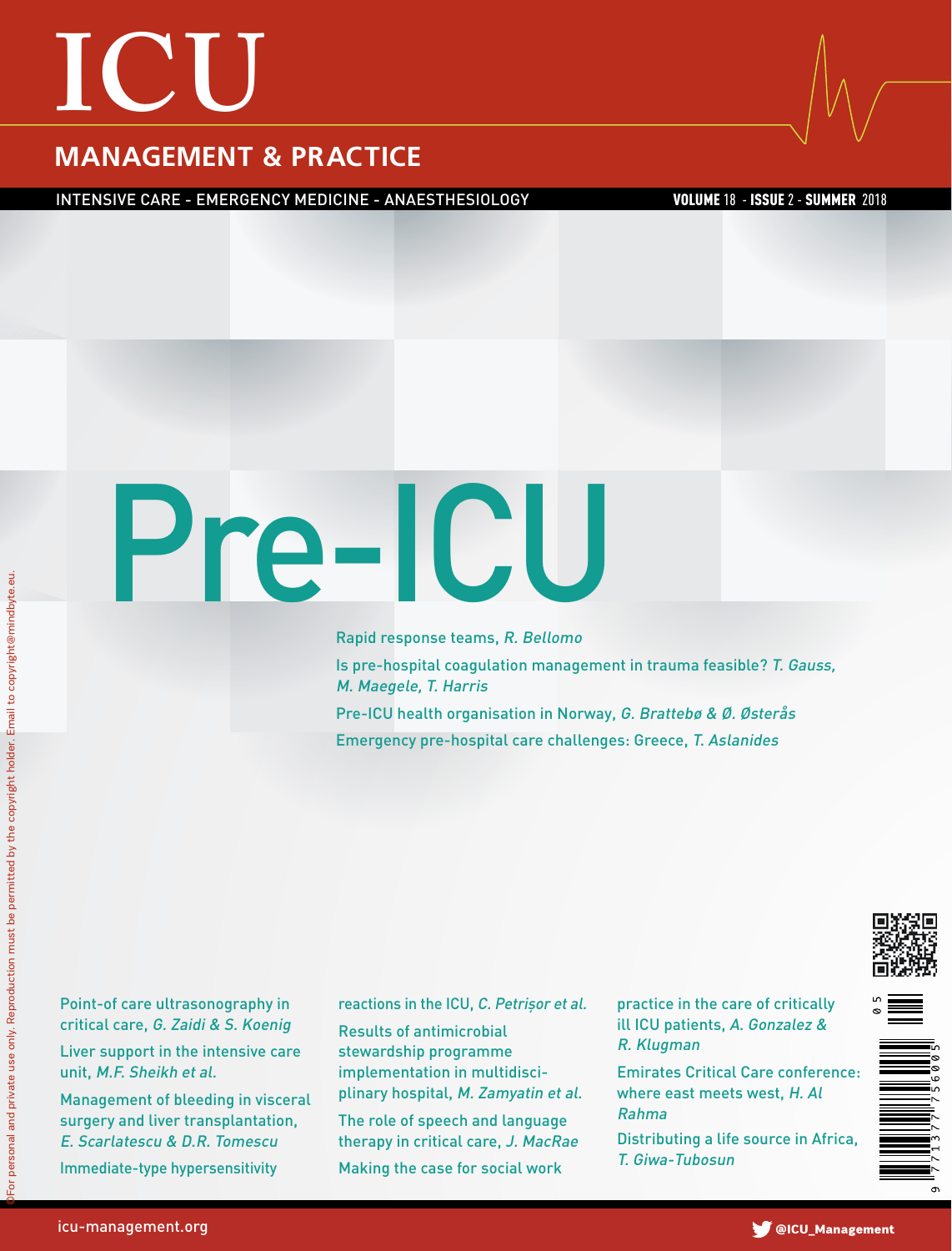



#### **Gulrukh Zaidi**

Division of Pulmonary, Critical Care and Sleep Medicine Assistant Professor of Medicine Zucker School of Medicine at Hofstra Northwell Hempstead, NY, USA

**gzaidi@nshs.edu** 

#### **Seth Koenig**

Professor of Medicine Hofstra Northwell School of Medicine Hempstead, NY, USA

**skoenig@nshs.edu** 

Using the traditional compartmentalised approach, numerous tests may be ordered, including a CT of the chest with contrast, ultrasound studies of the abdomen approach, numerous tests may be ordered, including a CT of the chest and lower extremities, and an echocardiogram. This approach leads to the inherent clinical and time dissociation implicit with consultative radiology and echocardiography. Alternatively, a critical care physician may perform a point-ofcare ultrasound (POCUS) exam at the bedside, integrating the results to establish a diagnosis and guide patient management.

Physicians have used ultrasonography for more than half a century to aid diagnosis and guide procedures. With technological advancement, ultrasound equipment became more compact and led to the advent of POCUS, which is defined as ultrasonography brought to the patient and performed by the provider in real time (Moore and Copel 2011). The realisation that physicians can see and assess physiological function in real time has been a tipping point in critical care medicine and has revolutionised the care of patients in the intensive care unit (ICU). This dynamic imaging is a complete paradigm shift from the traditional consultative approach where technologists and physicians not intimately involved in patient care are responsible for image acquisition and interpretation. This eliminates clinical and time dissociation in patient care, allows a timely diagnosis without potentially dangerous patient transport and

### **Point-of-care ultrasonography in critical care**

A brief overview of point-of-care ultrasound (POCUS) in the ICU: for the already converted, a reminder of how POCUS has changed ICU practice; for the ultrasound naïve, an aperitif to leave the reader with interest in this evolving paradigm shift of patient care.

As intensivists, we have all faced this scenario: a 28-year-old woman, 35 weeks pregnant, presenting to the emergency department with respiratory failure, acute kidney failure and a non-diagnostic chest radiograph. Regardless of the clinical history and physical exam, the diagnosis may remain ambiguous without further testing. How would you proceed with the workup for this patient?

reduces radiation exposure (Moore and Copel 2011). The critical care literature is replete with studies supporting the use of POCUS, and as an increasing number of providers acquire critical care ultrasonography training, POCUS is becoming the standard of care in the ICU (Moore and Copel 2011; Killu et al. 2014).

#### **44 POCUS is becoming** the standard of care in the ICU<sub>PP</sub>

#### **Thoracic ultrasonography**

While the differential diagnosis of respiratory failure may be broad, thoracic ultrasound allows the intensivist to characterise the abnormality by determining the predominant pathophysiologic process present. Thoracic ultrasound may determine if the patient has predominately wet lungs (cardiogenic or non-cardiogenic pulmonary oedema), an alveolar consolidation pattern (acute respiratory distress syndrome [ARDS], pneumonia, or atelectasis), a pneumothorax, a pleural effusion, or any combination. The accuracy, sensitivity, and specificity of thoracic ultrasound are similar to chest CT in patients who present with respiratory failure. Pioneering work by the intensivist Daniel Lichtenstein led to the development of the basic lung ultrasound findings used in the ICU.

Lung sliding with an A line pattern indicates that the visceral pleural surface is moving freely with respiration against the parietal pleura,

and defines a normal aeration pattern. When observed in multiple places on the thorax this indicates that major pleural or parenchymal abnormality is unlikely to exist. Lung sliding also rules out a pneumothorax with a negative predictive value of 100% at the site of the ultrasound probe (Lichtenstein and Menu 1995). A lung point is the point where normal pleural interface contacts the boundary of the pneumothorax and when observed is 100% specific for a pneumothorax (Lichtenstein et al. 2005). A recent meta-analysis concluded that ultrasound was superior to chest radiography in detecting a pneumothorax (Arajhi et al. 2012). Trained providers can easily use POCUS for immediate diagnosis of this condition instead of waiting for a formal radiograph.

Thoracic ultrasonography may help in identification of the cause of respiratory failure. A-lines are horizontal repetitions of the pleural line, and indicate a normal aeration pattern of the lung. However, when the sub pleural interlobular septa are oedematous, hyperechoic comet tail artifacts called B-lines arise, which indicate the presence of an alveolar interstitial syndrome. When bilateral, multiple B-lines can signify cardiogenic or non-cardiogenic pulmonary oedema; when unilateral they likely represent infection, or rarely unilateral pulmonary oedema (re-expansion oedema or mitral regurgitation) (Lichtenstein and Mezière 2008). Since B-lines are dynamic and disappear as the underlying process improves, repeat ultrasound exams can be used to monitor a patient's response to treatment. A-line versus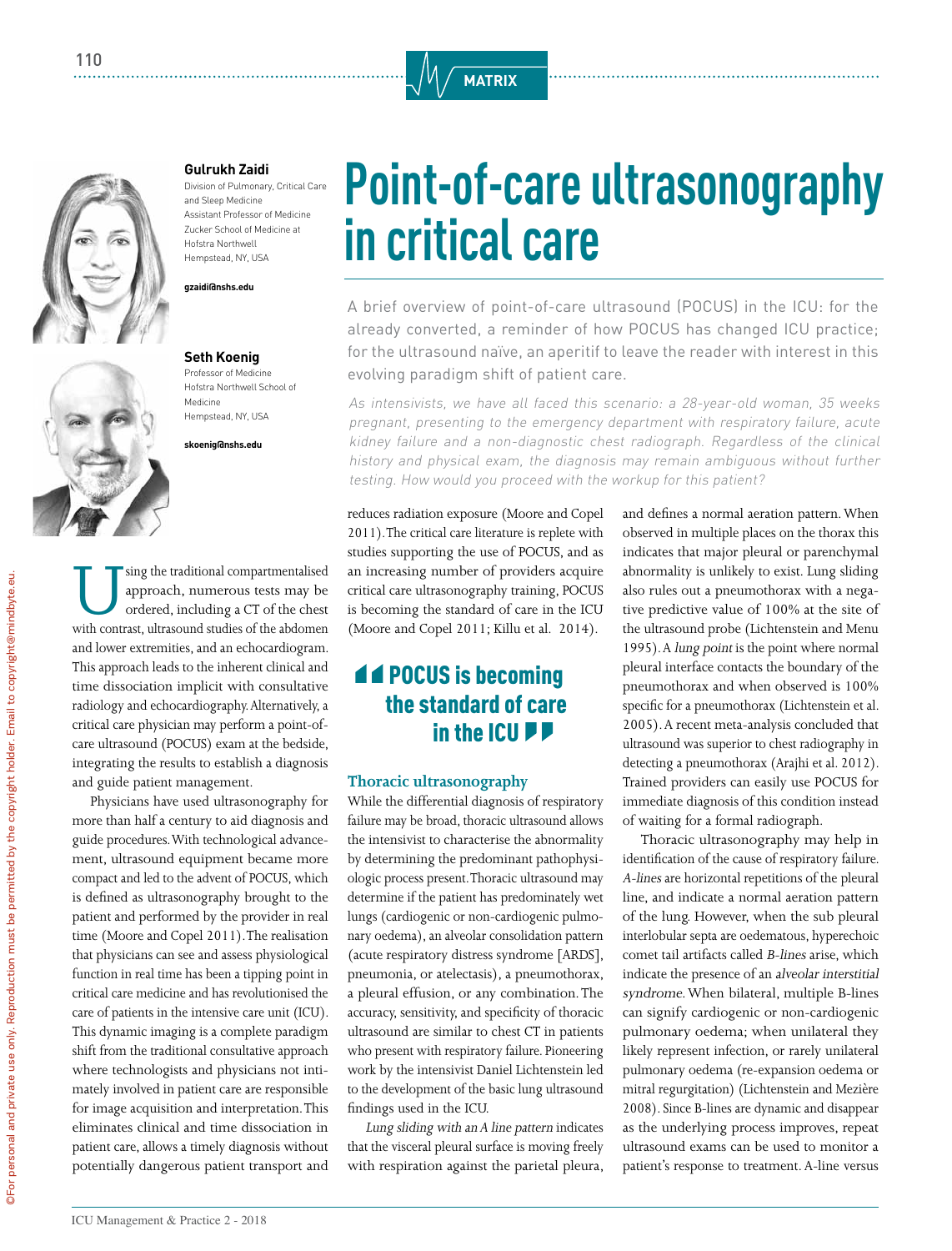

B-line patterns on lung ultrasonography also allow the differentiation of exacerbations of chronic obstructive pulmonary disease (COPD) and pulmonary oedema secondary to decompensated heart failure (Lichtenstein and Mezière 1998). Thoracic ultrasonography also has 90% sensitivity and 98% specificity in detecting alveolar consolidations, which have a sonographic appearance similar to that of the liver, a pattern referred to as hepatisation of the lung. Ultrasound is arguably the best radiographic modality for the diagnosis and characterisation of a pleural effusion, and allows safe and accurate placement of various chest tubes if clinically indicated. Diaphragmatic function is also accurately assessed with ultrasound and may help in deciding when to liberate patients from mechanical ventilation (Ferrari et al. 2014). In the BLUE-protocol described by Lichtenstein, profiles have been designed to allow rapid diagnosis of the common causes of acute respiratory failure with an accuracy > 90% (Lichtenstein and Mezière 1998).

#### **Critical care echocardiography**

The categorisation of shock state with goaldirected echocardiography has logical benefit for patients in cardiorespiratory failure. Using limited echocardiographic views, the intensivist can rapidly determine whether the shock state is distributive, obstructive (massive pulmonary embolus or tamponade), cardiogenic or hypovolaemic. Life-threatening processes are identified immediately (massive pericardial effusion) and allow coordination of emergent procedures (pericardiocentesis or thrombolysis) Key findings, such as right ventricular pressure overload from heart-mechanical ventilator interactions, or preload sensitivity in undifferentiated shock, is readily identified by the intensivist with basic goal-directed echocardiography.

Echocardiography also allows rapid assessment of the causes of respiratory failure that derive from cardiac dysfunction. Goal-directed echocardiogram performed during cardiopulmonary resuscitation may identify a large pericardial effusion, a flail mitral leaflet, an intra-cavitary thrombus, or a dilated hypokinetic right ventricle (RV) with apical sparing (McConnell's sign). These findings may guide the team in performing emergency interventions. Echocardiography may also identify patients where continued cardiopulmonary



resuscitation will not be successful (Varriale and Maldonado 1997; Blaivas and Fox 2001).

Echocardiography also allows the intensivist to monitor the evolution of disease, observe the response to potentially therapeutic interventions, such as inotropic drugs, and to search for new problems that arise during the course of a critical illness.

#### **Goal-directed vascular ultrasonography**

As an ever-threatening nemesis to the intensivist, the overt or covert presence of deep vein thrombosis (DVT) and pulmonary embolism are a frequent cause of morbidity and mortality in the ICU. Fortunately, numerous studies have confirmed that non-radiologists can become competent at diagnosing a DVT with an accuracy comparable to radiologists, and only compression ultrasonography is required to make a diagnosis of a DVT (colour and spectral Doppler are unnecessary) (Lensing et al. 1997).

The ultrasonographic appearance of a typical thrombus is a vein with an intraluminal echogenic focus with non-compressible walls. However, fresh, immature thrombi may not be echogenic, and therefore the primary diagnostic criterion is a lack of vessel compressibility and not visualisation of the thrombus.

A limited compression ultrasound study, with five compression points, has a sensitivity and specificity similar to that of a complete examination in detecting a lower extremity DVT (Lensing et al. 1989; Crisp et al. 2010), and is particularly useful when combined with

goal-directed lung and cardiac ultrasound in a haemodynamically unstable patient.

#### **Abdominal goal-directed exams**

While the abdominal space is complex and the mastery of abdominal ultrasonography is time-consuming, goal-directed abdominal ultrasound is easy to perform and has numerous applications in the ICU. These include the detection of ascites, assessment for hydronephrosis, distension of the bladder, assessment of the aorta and gross organ abnormalities.

Abdominal ultrasound is an optimal firstline imaging modality for the evaluation of peritoneal free fluid. The "focused assessment with sonography for trauma" (FAST) protocol is used in evaluating the patient for free peritoneal fluid from haemorrhage (American Institute of Ultrasound in Medicine 2014). Ultrasound has been shown to be very sensitive and specific for haemoperitoneum, but can be used for evaluation of free peritoneal fluid from any cause.

While the hepatobiliary and pelvic structures are amenable to imaging with bedside ultrasound, the intensivist must use caution in making diagnoses out of their comfort zone, as there are numerous normal variants that may be confused for pathology. A focused US of the kidney and the bladder should be incorporated into the exam for any patient presenting with renal failure, haematuria, urinary retention, abdominal/flank pain or renal trauma. Goal-directed abdominal ultrasound can be used to detect hydronephrosis and urinary